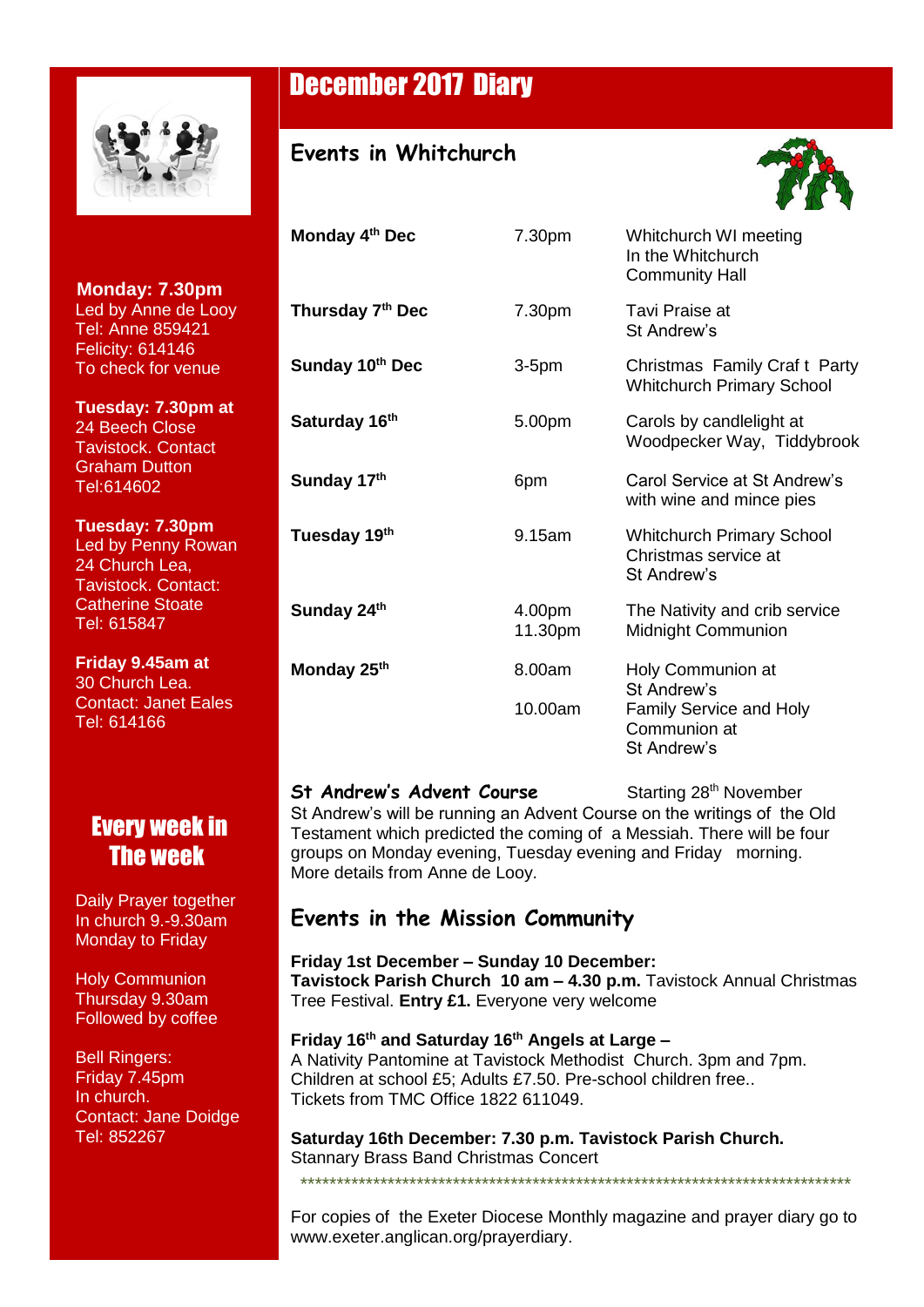

*Seeking to be Church for The whole Parish*

*December 2017*

#### FREE

**Reverend Miranda Donne [revmirandadonne@gmail](mailto:revmirandadonne@gmail.com) [.com](mailto:revmirandadonne@gmail.com)**. Tel: 07711 186687

**St James' Church** Sue Allerton Tel: 614533

 Catherine Stoate **Church Wardens** Tel: 01822-615847

Peter Rowan 01822 611001

**Church Office** Tel: 617780

**Website: www//. standrewsandjames.org**



**Baptisms** for Isabelle Ann-Rose Elliott. 19th November

**Deaths** Ernest Ewart Marshall 22nd October

.

# **St Andrew's and**

# St James' Whitchurch

## Viewpoint



*Seven times a day I praise you (Psalm 119:16) Pray without ceasing (1 Thess. 5:17)*

Over the past year I have been attending a course in Exeter called *Exploring Christian Spirituality* – exploring how Christians down the agesuntil the present day have sought to pray to and to worship God.

We explored what many have learnt, and how they prayed. We began with the early hermits in the Egyptian desert, like St Antony (AD 251-356), from whom sprang the earliest monastic communities; followed by St Benedict (480-547), the father of western monasticism, and Celtic Spirituality associated with te likes of St Columba of Iona (521-597) and St Cuthbert of Lindisfarne (634-687).

The eastern Orthodox churches developed a distinctive spirituality of their own, whilst in the western Roman church there were two very influential men: St Francis of Assisi (1181-1226), founder of the Franciscans, and St Ignatius of Loyola (1491-1556), founder of the Jesuits, of whom the current Pope is a member. Rooted in the Reformation and more recognisable to our church are Evangelism,with its concentration on spreading the message of the Bible and the Charismatic movement, emphasising the role of the Holy Spirit.

All of this has reminded me yet again of the riches of past experience. Benedict when setting out his 'Rule' for his monastic community determined that there would be seven daily 'offices' or services of prayer. When Archbishop Cranmer compiled the Book of Common Prayer he combined four of these offices into Morning and Evening Prayer to produce two services that working clergy and lay people could realistically use for their devotions. It is this discipline that lies behind the Morning Prayer held in church Monday to Friday at 9am, or in our own individual times of reading and prayer each day. I personally use various simple orders of Morning and Evening Prayer to guide my devotions when so easily my thoughts wander away! What about you? I am very happy to make recommendations to those who would like some guidance.

Another useful aid to thought and prayer is imaging oneself into the Gospel stories in a way advocated by St Ignatius – that is what the Ignatian Prayer Group, sponsored by TACT, does. At present it meets fortnightly at Hazel Butland's. Have a word with her or me if you would like to try that out in the New Year. In the busyness of our lives Jesus spoke of our *need to pray always and not to lose heart (Luke 18:1)*. We need all the help we can get in this vital part of our lives

> Wishing you a peaceful and blessed Christmas - Tony Vigars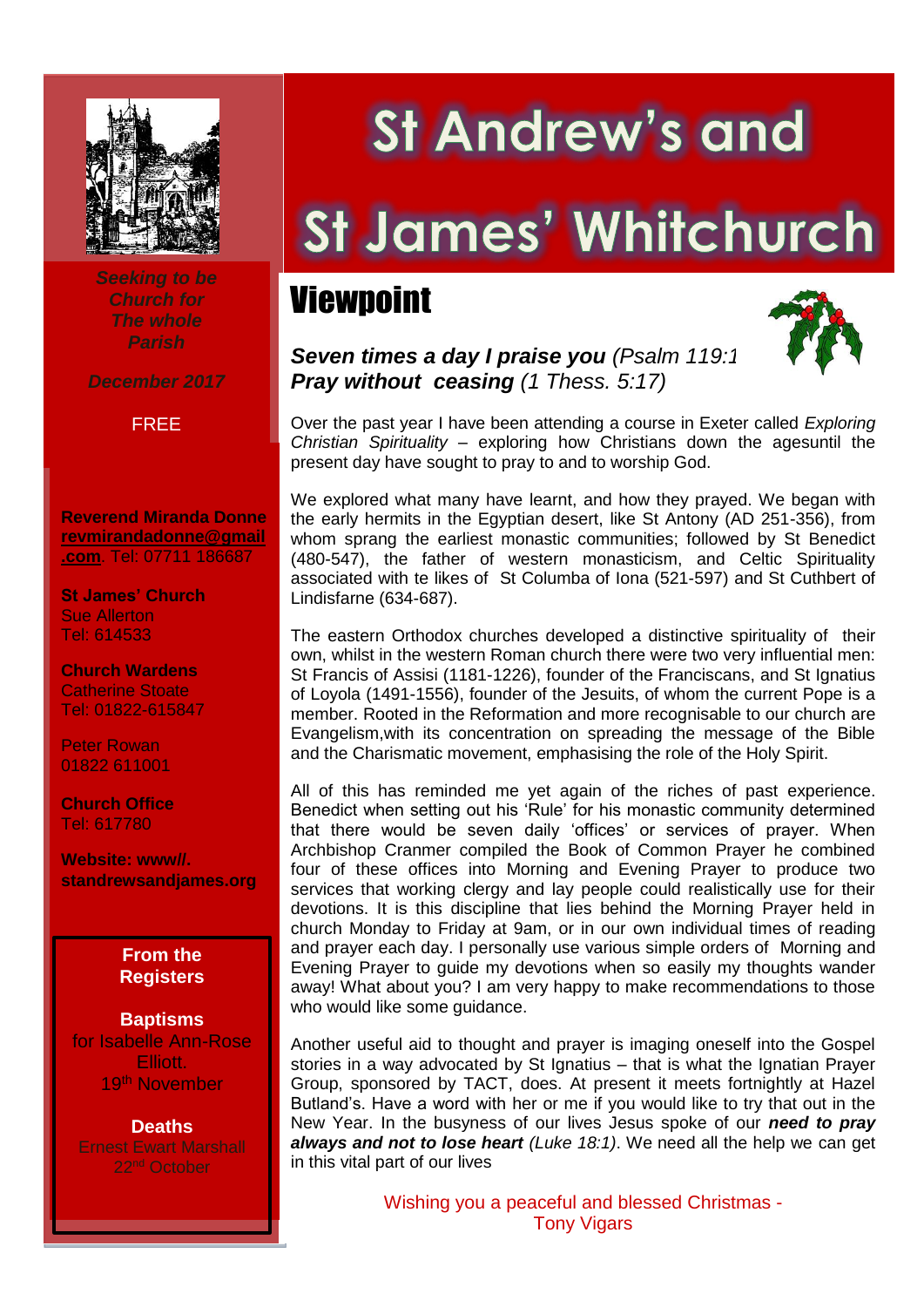### Local News and photographs

#### **News from St. James**



It's been a quiet November at St James', but plans have been made for exciting things ahead: a new joint St Andrew's and St James' Open the Book team is forming, to take Bible stories into Whitchurch School from next term; we're also inviting Whitchurch families to our Christmas Craft event in the school on Sunday 10<sup>th</sup> Dec, and organising 'Carols by Candlelight' in Tiddybrook Meadows on Saturday  $16<sup>th</sup>$ .

Perhaps our most exciting news, however, is that Sophie, who has been attending St James' for some time now, will be baptised at St Andrew's on  $3<sup>rd</sup>$  December – a wonderful pre-Christmas gift!

#### **Sue Allerton**

 $\overline{\phantom{a}}$ 

#### **Whitchurch School**



Up to date information about recent events can be found on the school newsletter at:

#### [www.whitchurch](http://www.whitchurch-primary.devon.sch.uk/)[primary.devon.sch.uk](http://www.whitchurch-primary.devon.sch.uk/)

Follow the links via "Parents". If anything extra exciting happens I will submit the occasional article!

**Janet Clifford**

#### **St Andrew's WI**

This month's meeting was hosted by President Marion Caudwell who welcomed both members and visitors.

Our speaker was Alison Gribble w ho not only talked to us but also gave us a cookery demonstration entitled "Taste of the Caribbean".

Alison was an entertaining speaker who was able to keep up a running commentary at the same time as demonstrating six different recipes. Alison held the room entranced and very generously answered all questions asked and shared all her recipes with the ladies.

After a break for tea, normal business was undertaken. Several items were discussed including the fact that our name had now been officially changed to Whitchurch WI.

The next meeting at the hall will be our annual Christmas Party on Monday 4<sup>th</sup> December at 7:30pm when we will be entertained by Lamerton Handbell Ringers. Unfortunately this is a meeting for members only. The next meeting where we will be welcoming guests will be on Monday 8<sup>th</sup> January at 7.30pm when we will be discussing the WI Resolutions for 2018.

#### **Victoria and Abdul**

I had read some good reviews of this film and to me, Judi Dench *is* Queen Victoria in the same way that Yul Brynner *is* the Kind of Siam!

The film opens in colonial India where Abdul ;is working as a clerk in a jail. Much effort is being made to find a couple of native representatives to travel

to England to present the Queen with a carpet as part of her Golden Jubilee celebrations 1887.



Karim is selected because of his stature; his companion was a late replacement for someone who was injured by an elephant! Having arrived in England, their first encounter with the Queen is at a banquet where we see her eating with the most appalling table manners – was this true? The Queen is increasingly intrigued by Karim and a close develops between them. Before long, Karim (now called the *Munshi – or teacher) is* helping the Queen with correspondence, teaching her Urdu and cooking her curry. The Queen invites Abdul to bring his family over. Members of the family and the Court' are appalled..

The film is fascinating as a reflection of how society was at that time and how the Queen spent her days. The relationship between the Queen and Abdul spanned 14 years up to the time of Victoria's death in 1901. . Immediately after her death, Abdul was banished back to India, and the Queen's family and officials burned every scrap of evidence of her friendship with the Munshi. However, his personal diaries survived and were passed to his nephew where they eventually came to light. . Without this there would be no film or knowledge of an extraordinary relationship between a sovereign and her Indian subject

*Ann Townsend*

**Contact the Editor: Maureen Bridge Tel: 01822 612987 email: Maureen@focusbooks.eclipse.co.uk**